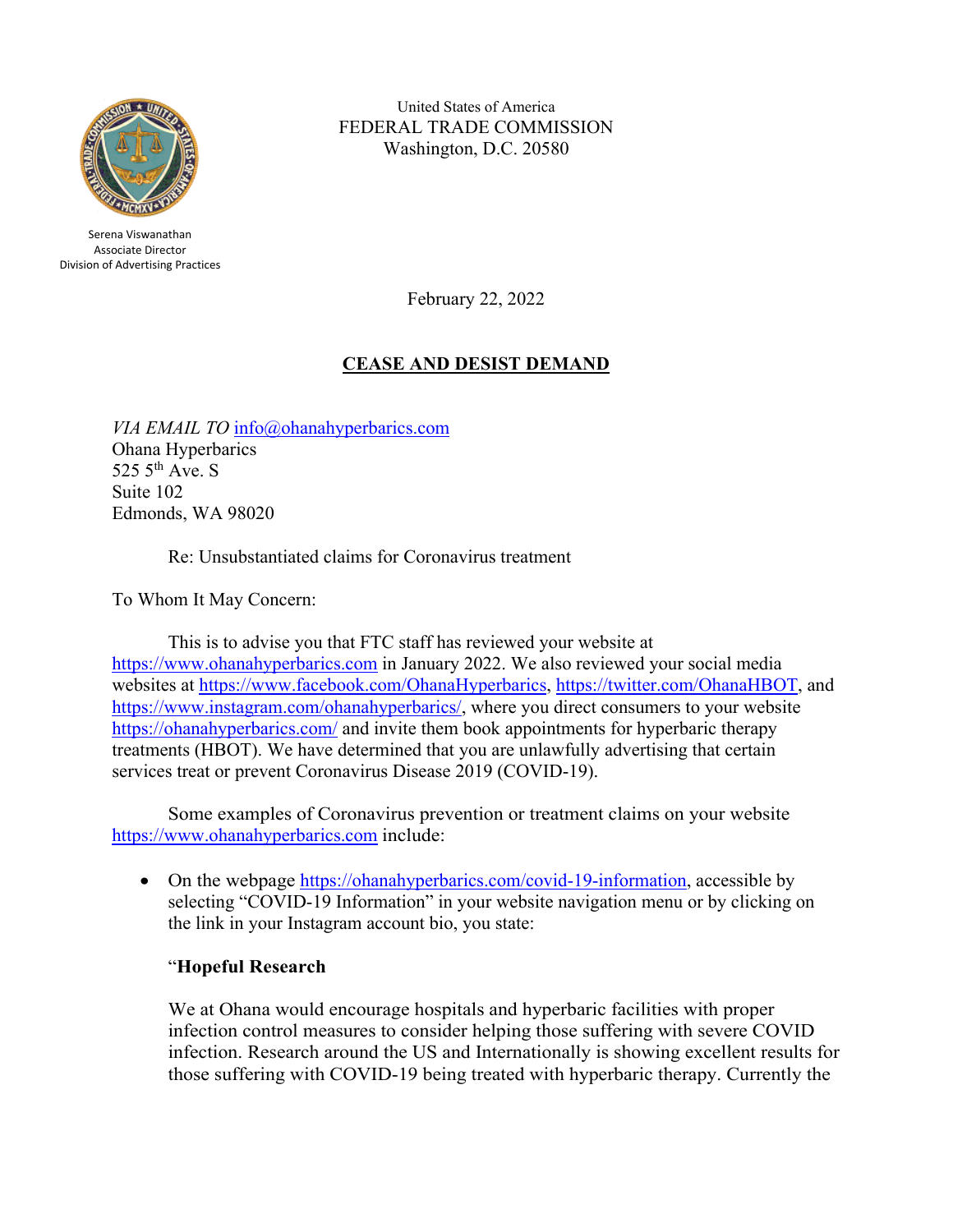> survival rate for those in serious and critical condition is 90% when treated with hyperbarics.

The first case report out of Wuhan that demonstrated successful treatment of critical and severe patients using Hyperbaric Oxygen Therapy (HBOT). With just four to seven treatments lasting 2 hours each at 1.6 ATA of pressure. This team showed drastic lasting improvements in SPO2 and lung functions and ultimate survival of each patient.

'Clinical reports and pathologic anatomic findings shown, progressive hypoxemia is the main cause of deterioration in patients with COVID-19. "The mortality rate of critical patients in WuHan is close to 60%, and we are trying to solve the problem of hypoxia," Zhong Nanshan said on  $27<sup>th</sup>$  Feb. HBOT is the strongest non-invasive oxygen therapy. In the early stage, 5 cases of severe and critical patients with COVID-19 were clinically treated, which proved that the long-term excellent clinical effect of using HBOT in treating hypoxia was also applicable to COVID-19 patients. The effect of HBOT is better than breathing atmospheric high flow oxygen and mechanical ventilation techniques. It is suggested that promote [sic] HBOT as an oxygen therapy treatment for critically ill patients with COVID-19, which is expected to significantly improve the treatment efficiency, reduce [sic] the medical pressure and the risk of infection, and decrease the mortality rate of critical patients. It has practical significance for further accelerating the overall victory of this epidemic, achieving the most effective treatment and realizing infection prevention control.'

## *Zhong Xangling, the director of the Department of Hyperbaric Oxygen in Wuhan Yangtze River Shipping General Hospital*

*Please see Doctor Harch's explaination* [sic] *of HBOT for Covid-19*: [https://www.youtube.com/watch?v=ZydVlRIb1CQ](https://www.youtube.com/watch?v=ZYdVlRIb1CQ) [link to a video titled "*HBOT for COVID-19: The Double Standard in Medicine*," with a description that states: "Dr. Harch discusses the use of HBOT for COVID-19 infection and shows that there is no reason why doctors cannot deliver HBOT to their dying COVID-19 patients."]"

Some examples of Coronavirus prevention or cure claims on your social media website at <https://www.facebook.com/OhanaHyperbarics> include:

• In a February 5, 2021 post you state: "Want to learn just how HBOT can help with COVID? Tune in!" and share a post from another Facebook user that states:

"Curtis Cost of Children's Health Defense AND Ted Fogarty, MD & Janelle Cass, discussing a new clinical trial of Hyperbaric Oxygen Treatment (HBOT) for COVID-19, and the 'Aircraft HBOT' solution to ensuring everyone who needs it has access.

How to listen: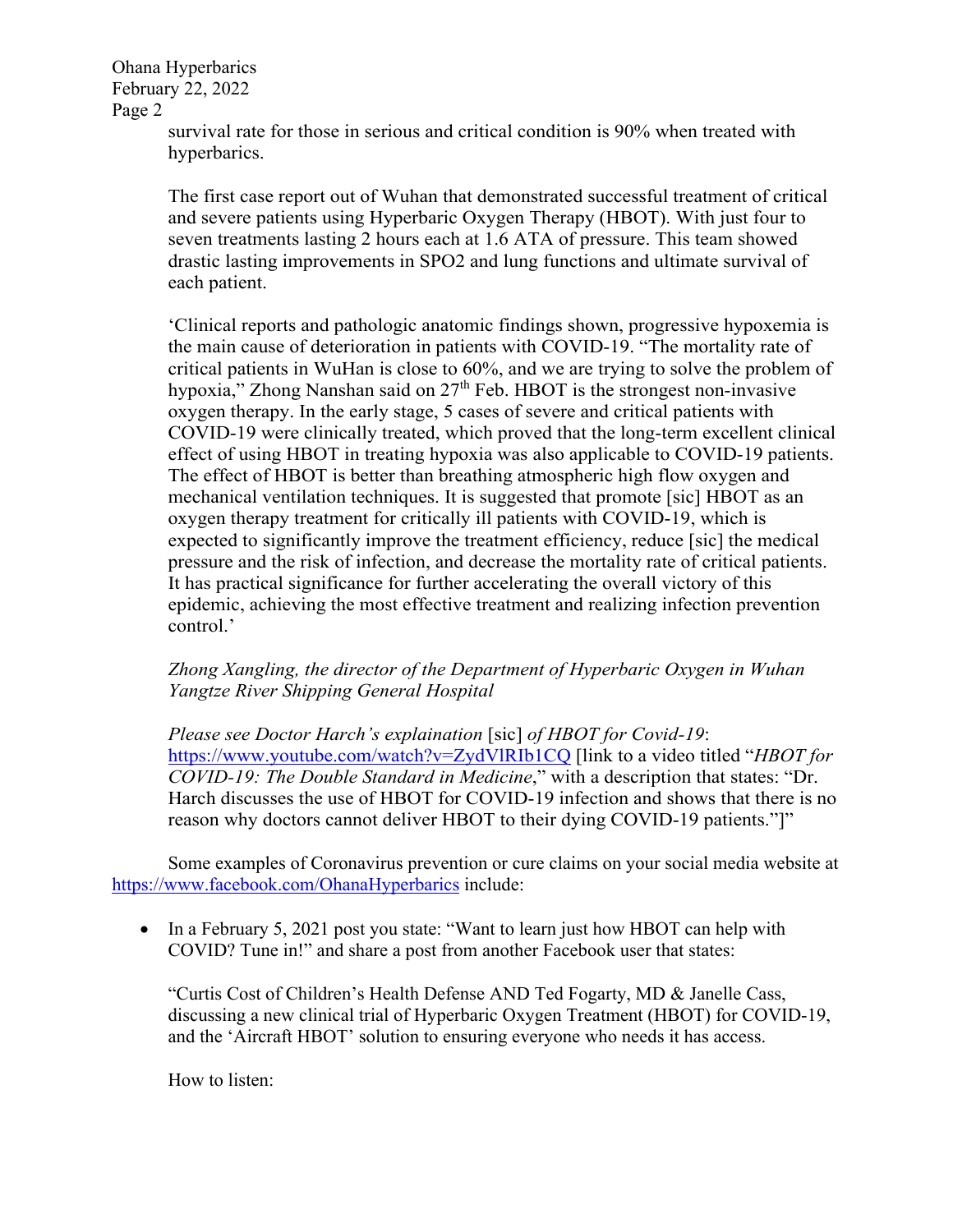> Live Broadcast Radio in the Puget Sound (WA, USA) Region every Friday at 3 PM PST: tune in to 1150AM KKNW

Listener Call-in numbers: 1-888-298-KKNW (5569) or 425-373-5527

• In an August 26, 2020 post, you state: "Please join us on this fun and informative radio show tmw Aug  $27<sup>th</sup> 10$  am pacific." This post includes an image with the text: "Vitality Health Show Hope, Healing, Miracles[.] Host Stephanie Parrish… Co-Host Doug Crockett...," and a link with the caption: "TURNING AIRPLANES INTO HYPERBARIC OXYGEN CHAMBERS TO DEFEAT COVID-19."

This link leads to a podcast available at

[https://www.voiceamerica.com/episode/125382/turning-airplanes-into-hyperbaric](https://www.voiceamerica.com/episode/125382/turning-airplanes-into-hyperbaric-oxygen-chambers-to-defeat-covid-19)[oxygen-chambers-to-defeat-covid-19](https://www.voiceamerica.com/episode/125382/turning-airplanes-into-hyperbaric-oxygen-chambers-to-defeat-covid-19) with the following description: "Stephanie Parrish and her guest, Janelle Cass, share an inside look at a novel new approach to defeating COVID-19. Janelle, a former Air Force officer, and her team of experts have been busy designing a promising new solution to the COVID-19 dilemma – converting retired military aircraft into hyperbaric oxygen chambers to treat numerous patients at one time with the virus-eradicating power of hyperbaric oxygen! Fascinating stuff you don't want to miss!"

In an August 18, 2020 post, you share a post from another Facebook user that states: "Duane Pohlman, WKRC Cincinnati Investigates HBOT for COVID-19 [http://ow.ly/94Py50AFN3O.](http://ow.ly/94Py50AFN3O)"

The shared post includes a link to a webpage titled "New Treatment Promises Hope During Pandemic" that states in part, "From Louisiana to Long Island, hyperbaric chambers, once used only to treat divers suffering from the bends, are increasingly being used to treat COVID-19 patients with surprising success. While the numbers are small, doctors at more than a dozen hospitals across the country say hyperbaric oxygen therapy (HBOT) is saving the lives of even the most critically ill coronavirus patients."

- In a May 6, 2020 post, you share a post from another Facebook user that includes an image depicting the SARS-CoV-2 virus and states: "Opelousas General has not intubated a patient since they started HBOT for COVID-19 patients that are deteriorating. Listen to Dr. Thibodeaus as he reviews cases they've treated with hyperbaric oxygen. https://zcu.jo/233m [link to webpage titled "The Role of Hyperbaric Oxygen in the Treatment of COVID-19"] #HBOT #HyperbaricOxygen #COVID19 #HMI."
- In an April 29, 2020 post, you state: "Great summation of how hyperbarics helps your body and how is [sic] should be added to the treatment protocol for COVID-19." The post includes a link to a video available at<https://vimeo.com/410599343> titled "HBOT VIDEO."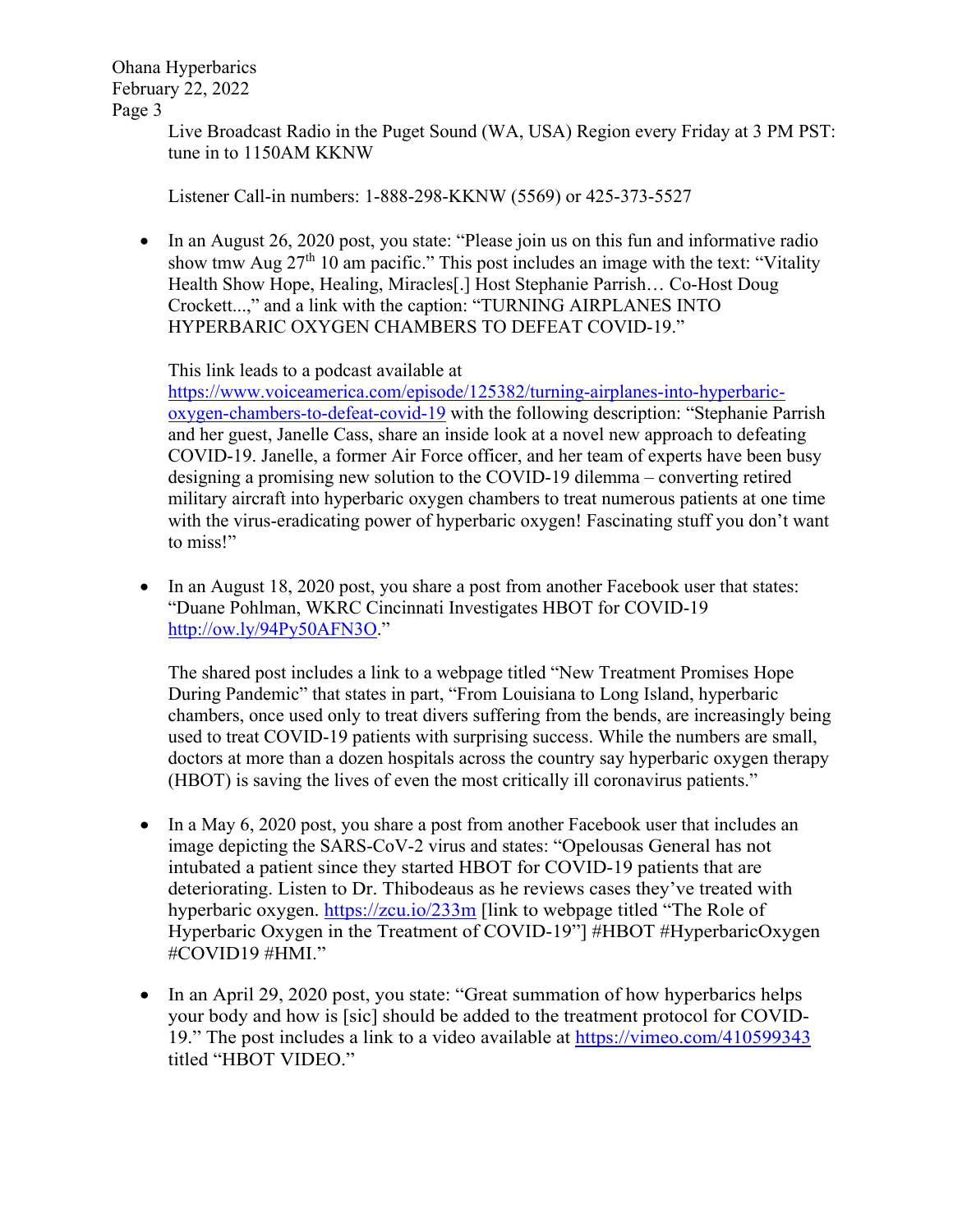> • In a March 14, 2020 post, you state: "Hyperbarics may be the answer" and share a post from another Facebook user that states: "Death from the Corona virus is due to pulmonary infection and respiratory failure. Let me tell you about the HBOT Application to COVID-19 Pulmonary Infection<http://ow.ly/9xLJ50yInOmi> http://ow.ly/9xLJ50yInOm."

Some examples of Coronavirus prevention or cure claims on your social media website at<https://www.instagram.com/ohanahyperbarics> include:

• In a August 1, 2020 post, you share an image with the text:

"*Seattle Times* 'Doctors try pressurized oxygen chambers in COVID fight.' Link in the Bio for the full article!"

In the caption to this post you state: "Such an interesting article published in the Seattle Times yesterday, 'Doctors try pressurized oxygen chambers in COVID fight.' Please read the full article it is very cool! A little snip-it: 'Twenty hyperbaric patients, predominantly men age 30 to 79, received up to five 90-minute treatments during the month-long study. Gorenstein said almost all experienced relief of symptoms once sealed inside the clear tube. . . Eighteen of those patients recovered and were discharged within days or weeks.' #hyperbarics #COVID19 #coronavrius #heal."

In a comment to this post, you state: "https://www.seattletimes.com/seattlenews/health/doctors-try-pressurized-oxygen-chambers-in-covid-fight/."

Some examples of Coronavirus prevention or cure claims on your social media website at <https://twitter.com/OhanaHBOT> include:

• In a June 24, 2020 post available at [https://twitter.com/OhanaHBOT/status/1275974409132503041,](https://twitter.com/OhanaHBOT/status/1275974409132503041) you state: "Airplanes as Hyperbaric Chambers to Fight the Pandemic War – Hyperbaric Oxygen Therapy Effective Treatment for COVID-19" and share a link to the website [https://aircrafthbot.org/.](https://aircrafthbot.org/)

It is unlawful under the FTC Act, 15 U.S.C. § 41 *et seq.*, to advertise that a service can prevent, treat, or cure human disease unless you possess competent and reliable scientific evidence substantiating that the claims are true at the time they are made. For COVID-19, no such study is currently known to exist for the services identified above. Thus, any coronavirus-related prevention or treatment claims regarding such services are not supported by competent and reliable scientific evidence. You must immediately cease and desist making all such claims.

You are also advised to review all other claims for your services and immediately cease and desist claims that are not supported by competent and reliable scientific evidence.